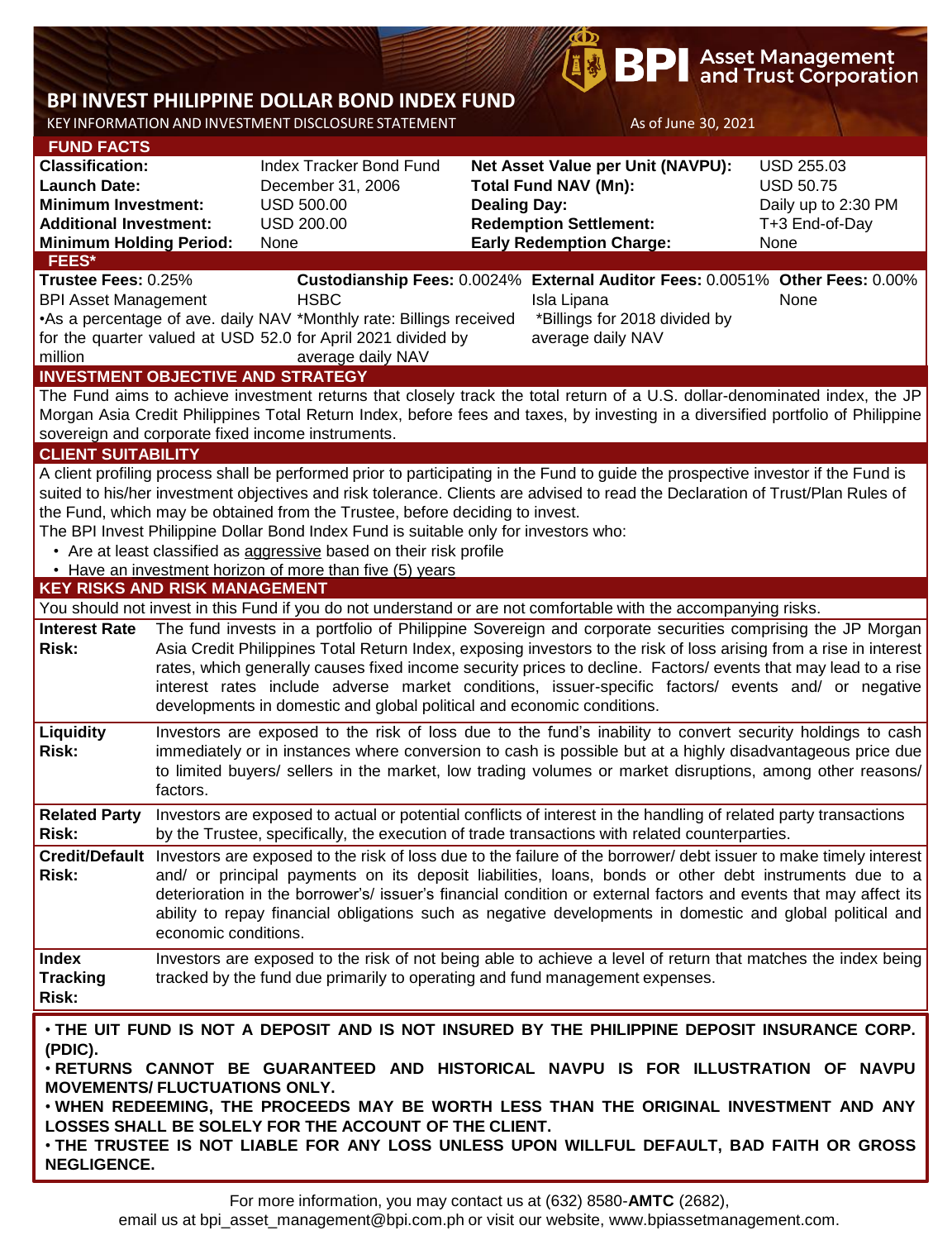### **FUND PERFORMANCE AND STATISTICS AS OF June 30, 2021**

(Purely for reference purposes and is not a guarantee of future results)



**Fund 0.80 2.24 -0.38 4.00 24.29 155.03 Benchmark** 0.68 2.34 -0.30 4.33 25.92 170.10

\*Benchmark is the JP Morgan Asia Credit Philippines Total Return

**Fund 4.00 4.84 7.52 4.95 3.88 6.67 Benchmark** 4.33 5.21 7.98 5.29 4.25 7.09

**Fund -0.38 6.87 13.27 -0.73 5.85 41.36 Benchmark** -0.30 7.30 13.95 -0.61 6.36 45.61

**1 mo 3 mo 6 mo 1YR 3YRS S.I.<sup>2</sup>**

**1YR 2YRS 3YRS 4YRS 5YRS S.I.**

**YTD 2020 2019 2018 2017 2016**

| <b>NAVPU over the past 12 months</b>   |        |  |  |
|----------------------------------------|--------|--|--|
| Highest                                | 256.77 |  |  |
| Lowest                                 | 244.76 |  |  |
|                                        |        |  |  |
| <b>STATISTICS</b>                      |        |  |  |
| <b>Weighted Ave Duration (Yrs)</b>     | 7.30   |  |  |
| Volatility, Past 1 Year (%) 3          | 4.71   |  |  |
| Port. Weighted Yield to Maturity (%)   | 2.42   |  |  |
| <b>Current Number of Holdings</b>      | 69     |  |  |
| Tracking Error (3-Yr) <sup>4</sup> (%) | 0.50   |  |  |

<sup>1</sup>Returns are net of fees.

<sup>2</sup>Since Inception

<sup>3</sup>Measures the degree to which the Fund fluctuates vis-à-vis its average return over a period of time.

<sup>4</sup>Measure of deviation between the Fund's return and benchmark returns. A lower number means the Fund's return is closely aligned with the benchmark. 5 Includes accrued income, investment securities purchased, accrued expenses, etc.

\*Declaration of Trust is available upon request through branch of account.

| <b>PORTFOLIO COMPOSITION</b>                        |           | <b>TOP TEN HOLDINGS</b> |                 |  |
|-----------------------------------------------------|-----------|-------------------------|-----------------|--|
| <b>Allocation</b>                                   | % of Fund | Name                    | <b>Maturity</b> |  |
| Government                                          | 56.62     | <b>RoP Bonds</b>        | 02/02/2030      |  |
| Corporates                                          | 40.90     | <b>RoP Bonds</b>        | 14/01/2031      |  |
| Cash                                                | 0.20      |                         |                 |  |
| Time deposits and money market                      | 1.13      | <b>RoP</b> Bonds        | 20/01/2040      |  |
| Other receivables – net of liabilities <sup>5</sup> | 1.15      | <b>RoP</b> Bonds        | 02/02/2042      |  |
| <b>Maturity Profile</b>                             |           | <b>RoP</b> Bonds        | 01/02/2028      |  |
| Cash and Less than 1 Year                           | 3.71      | <b>RoP Bonds</b>        | 23/10/2034      |  |
| Between 1 and 3 Years                               | 16.31     | <b>RoP Bonds</b>        | 16/03/2025      |  |
| Between 3 and 5 Years                               | 25.82     | <b>RoP Bonds</b>        | 01/03/2041      |  |
| Between 5 and 7 Years                               | 4.88      | <b>RoP Bonds</b>        | 13/01/2037      |  |
| Between 7 and 10 Years                              | 22.39     |                         | 14/01/2029      |  |
| More than 10 Years                                  | 26.90     | <b>RoP Bonds</b>        |                 |  |

#### **RELATED PARTY TRANSACTIONS\***

**CUMULATIVE PERFORMANCE (%) <sup>1</sup>**

Index

**ANNUALIZED PERFORMANCE (%) <sup>1</sup>**

**CALENDAR YEAR PERFORMANCE (%) <sup>1</sup>**

The Fund has investments and trade transactions with BPI Asset Management and Trust Corporation (BPI AMTC):

Ayala Corporation – USD 0.98 million, AC Energy – USD 0.88 million, Bank of the Philippine Islands – USD 0.58 million Globe Telecom – USD 0.57 million, Manila Water Company, Inc. – USD 0.43 million

Investments in the said outlets were approved by the BPI AMTC's Board of Directors. Likewise, all related party transactions are conducted on an arm's length and best execution basis and within established limits.

Related party in accordance with BPI AMTC's internal policy.